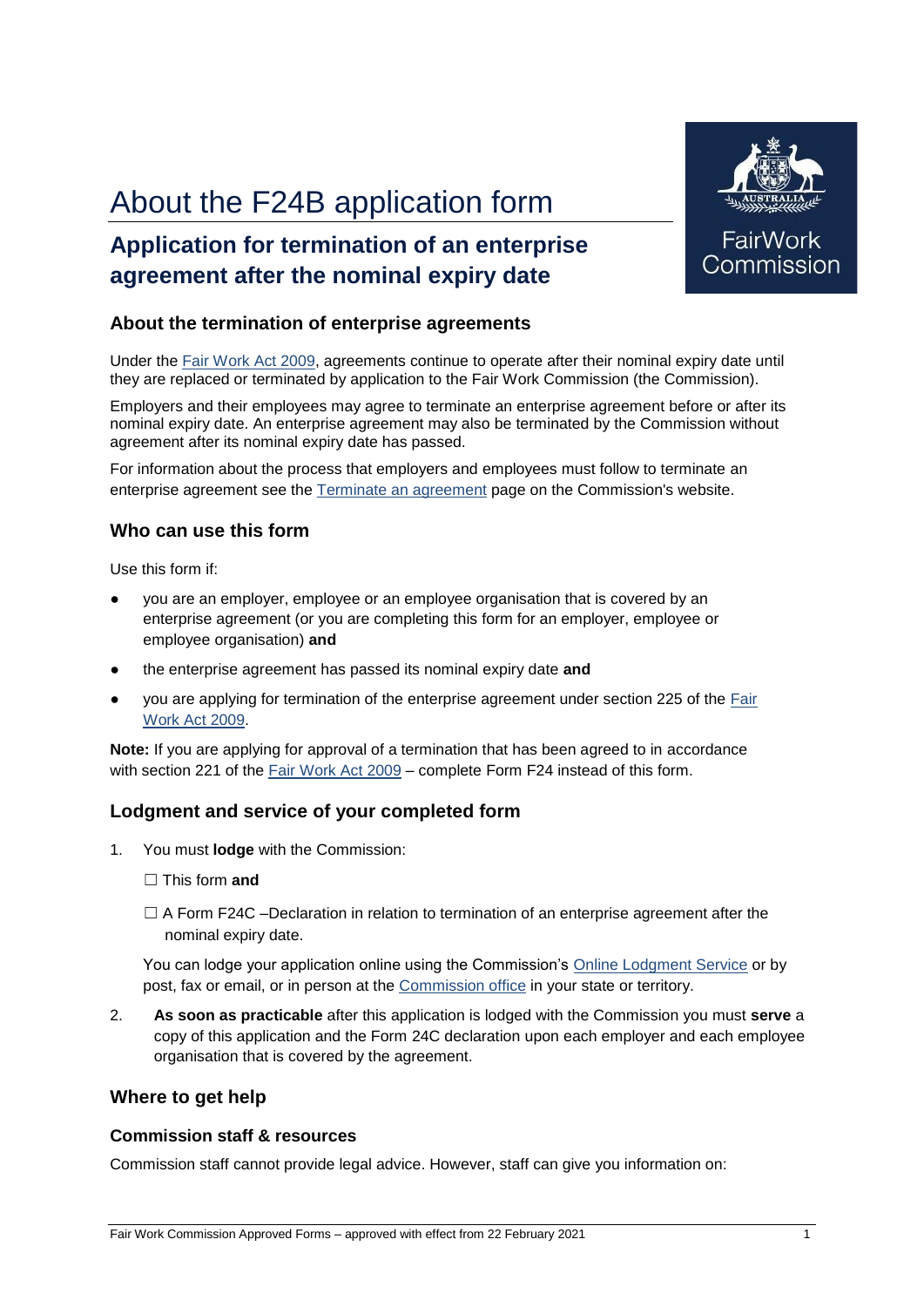- Commission processes
- how to make an application to the Commission
- how to fill out forms
- where to find useful documents such as legislation and decisions
- other organisations that may be able to assist you.

The Commission's website www.fwc.gov.au also contains a range of information that may assist.

#### **Throughout this form**

This icon appears throughout the form. It indicates information to help you complete the form.

#### **Legal or other representation**

Representation is where another person (such as a family member or friend, lawyer or paid agent, or an employee of an employee or employer organisation) speaks or acts on a person's behalf, or assists a person in certain other ways in relation to a matter before the Commission. There is no requirement to be represented at the Commission.

There are some restrictions on representation by a lawyer or paid agent.

Generally, a person must give notice to the Commission (by lodging a Form F53 – Notice that a person: (a) has a lawyer or paid agent; or (b) will seek permission for a lawyer or paid agent to participate in a conference or hearing) and seek permission from the Commission Member dealing with the matter if they wish to have a lawyer or paid agent represent them by participating in a conference or a hearing.

Apart from participating in a conference or hearing, a person's lawyer or paid agent can represent them without permission, unless the Commission decides otherwise. For example, the lawyer or paid agent can prepare and lodge written applications, responses and submissions with the Commission, and communicate in writing with the Commission and other parties to the matter on the person's behalf.

The requirement to give notice and seek permission for a lawyer or paid agent to participate in a conference or hearing, does not apply if the lawyer or paid agent is:

- an employee or officer of the person **or**
- a bargaining representative that is representing the person **or**
- an employee or officer of an employee or employer organisation, or an association of employers or a peak council, that is representing the person.

Rule 12(2) of the Fair Work Commission Rules 2013 sets out further exceptions to the requirement to give notice and seek permission.

For more information about representation by lawyers and paid agents, see section 596 of the Fair Work Act 2009, rules 11, 12 and 12A of the Fair Work Commission Rules 2013 and the Commission's practice note on representation by lawyers and paid agents.

#### **Glossary of common terms**

**Applicant** – This is the person or organisation that is making the application.

**Lawyer** – This is a person who is admitted to the legal profession by a Supreme Court of a State or Territory.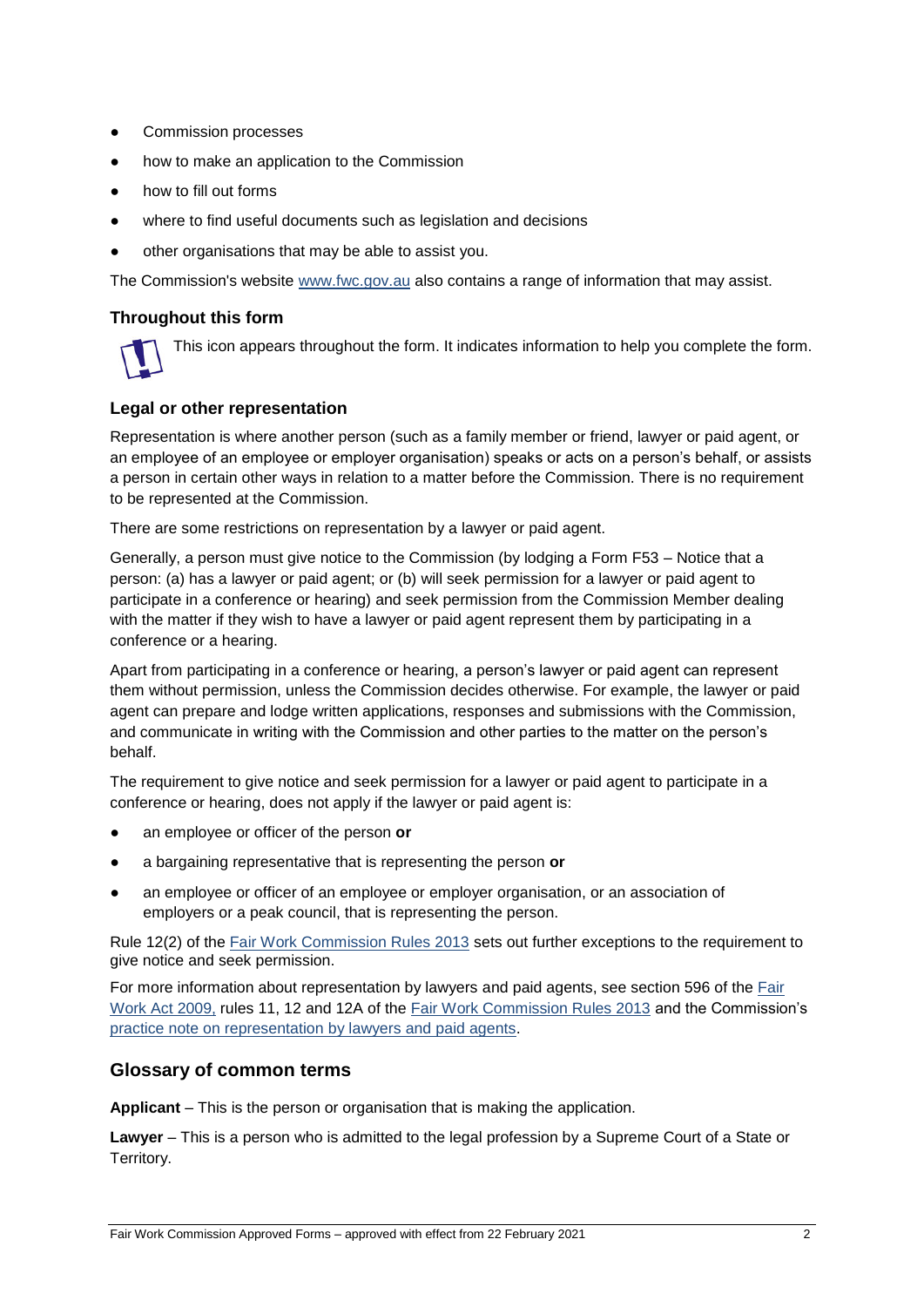**Paid agent** – In relation to a matter before the Commission, is an agent (other than a bargaining representative) who charges or receives a fee to represent a person in the matter.

**Party** – A party is an Applicant, a Respondent or another person or organisation involved in a matter or case that is brought to the Commission.

**Respondent** – The person or organisation responding to an application made by an Applicant.

**Service** – Serving a document means giving a copy of the document to a person or organisation, usually to the other party to the matter. You can serve a document in a number of ways, including by email, fax, express or registered post, or in person. Parts 7 and 8 of the Fair Work Commission Rules 2013 deal with service.

#### **Privacy**

The Commission collects the information (including personal information) provided to it in this form in order to deal with the application for termination of the agreement. The information will be included on the case file, and the Commission may disclose this information to the other parties to this matter and to other persons. For more details of the Commission's collection, use and disclosure of this information, please see the Privacy notice for this form, or ask for a hard copy to be provided to you.

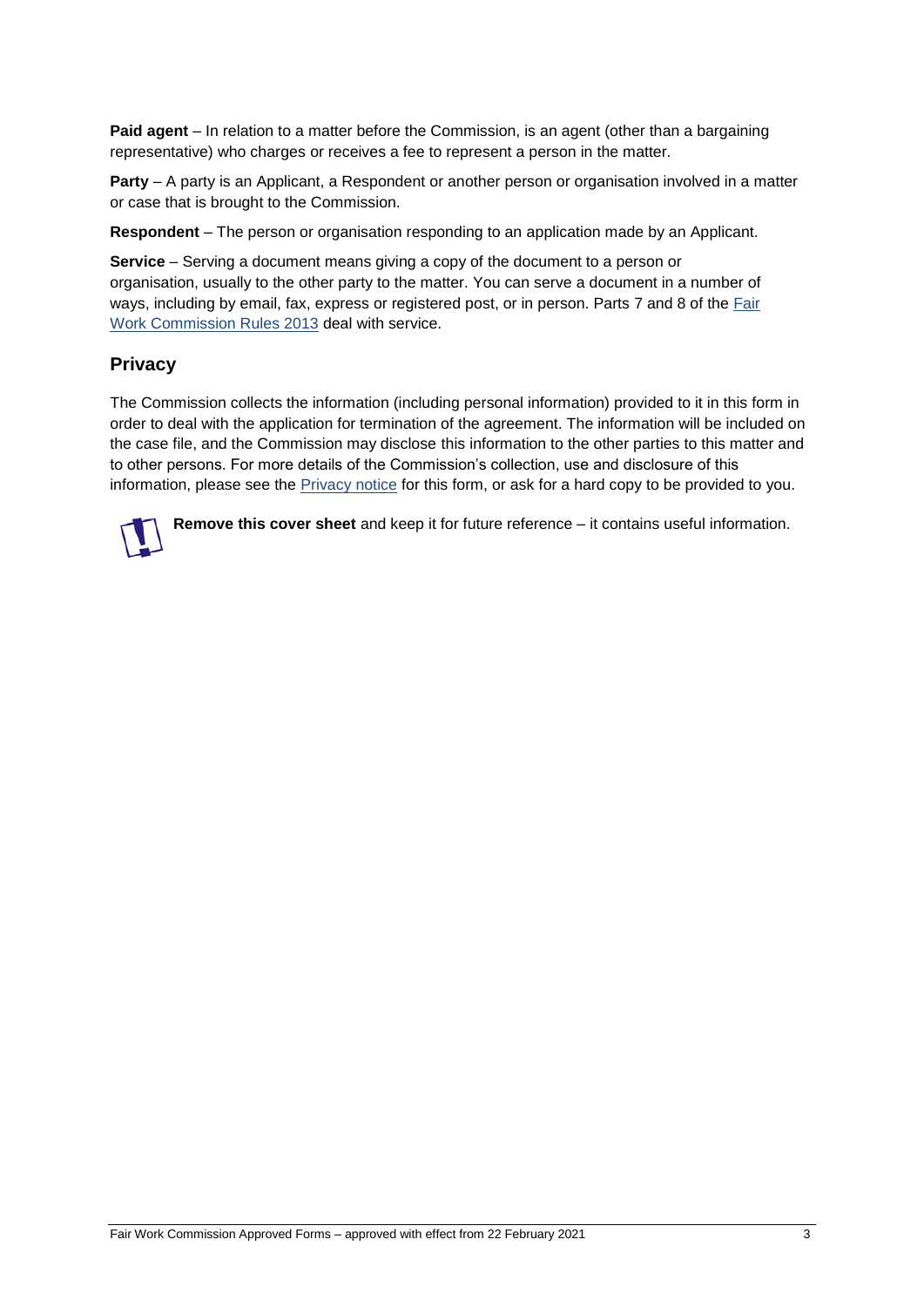## **Form F24B – Application for termination of an enterprise agreement after the nominal expiry date**

#### Fair Work Act 2009*,* s.225; Fair Work Commission Rules 2013, rule 26 and Schedule 1

This is an application to the Fair Work Commission for termination of an enterprise agreement under Part 2-4 of the Fair Work Act 2009.

#### **The Applicant**



These are the details of the employer, employee or employee organisation that is making the application.

| Legal name of<br><b>Applicant</b>                                                    | Chantelle Zentveld |                 |  |
|--------------------------------------------------------------------------------------|--------------------|-----------------|--|
| <b>Applicant's ACN (if a</b><br>company)                                             |                    |                 |  |
| <b>Applicant's trading</b><br>name or registered<br>business name (if<br>applicable) |                    |                 |  |
| <b>Applicant's ABN</b><br>(if applicable)                                            |                    |                 |  |
| <b>Contact person</b>                                                                |                    |                 |  |
| <b>Postal address</b>                                                                |                    |                 |  |
| <b>Suburb</b>                                                                        |                    |                 |  |
| <b>State or territory</b>                                                            | <b>VICTORIA</b>    | <b>Postcode</b> |  |
| <b>Phone number</b>                                                                  |                    | Fax number      |  |
| <b>Email address</b>                                                                 |                    |                 |  |

#### **What is the Applicant?**

- $\Box$  An employer covered by the agreement
- $\Box$  An employee organisation (union) covered by the agreement
- $\boxtimes$  An employee covered by the agreement

#### **Does the Applicant have a representative?**



A representative is a person or organisation who is representing the Applicant. There is no requirement to have a representative.

- $\boxtimes$  Yes Provide representative's details below
- ☐ No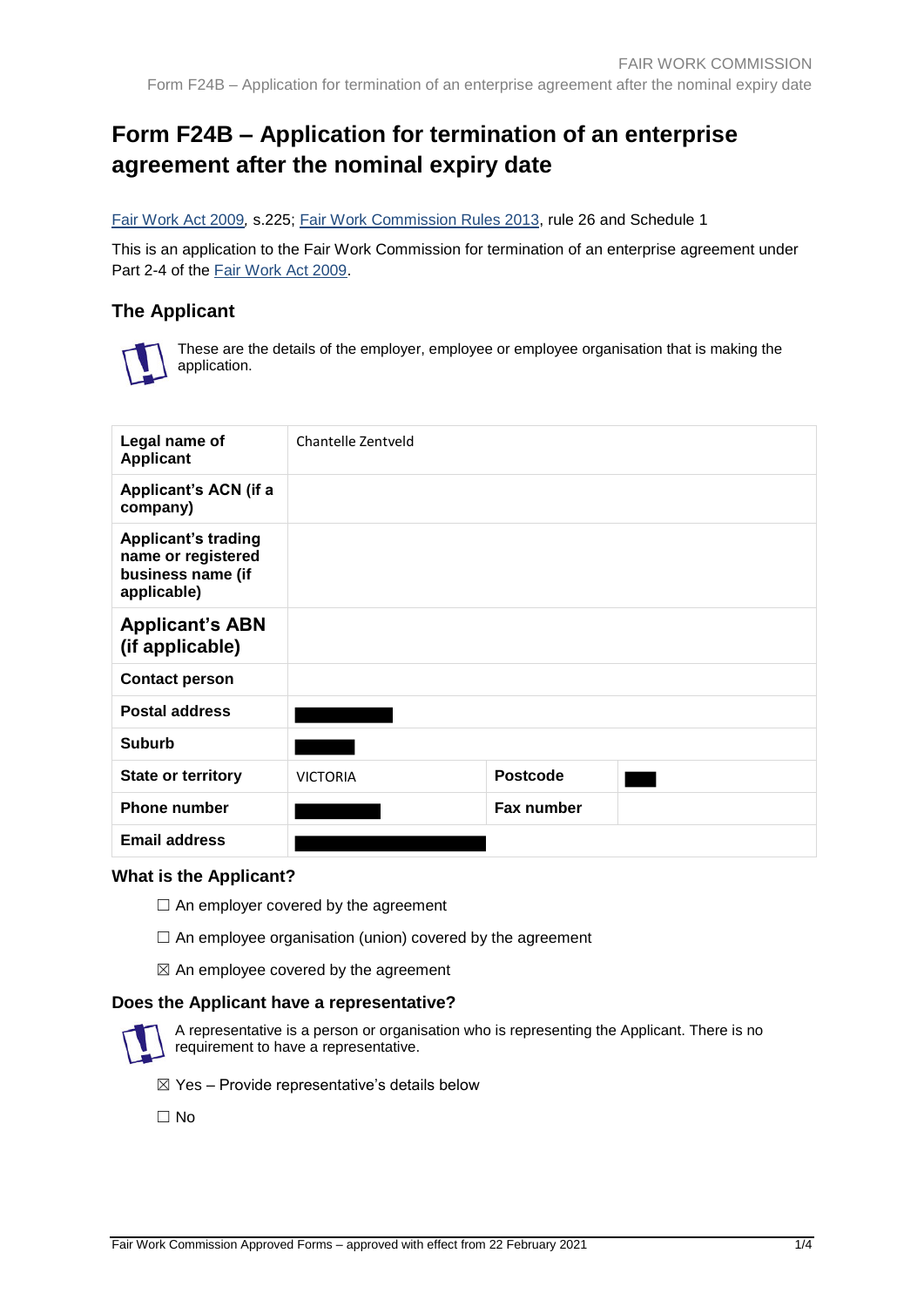#### **Applicant's representative**



These are the details of the person or organisation who is representing the Applicant (if any).

| Name of person                   | Angelo Pardo                                         |                   |      |
|----------------------------------|------------------------------------------------------|-------------------|------|
| Firm, organisation or<br>company | Shop, Distributive and Allied Employees' Association |                   |      |
| <b>Postal address</b>            | Level 6, 53 Queen Street                             |                   |      |
| Suburb                           | Melbourne                                            |                   |      |
| <b>State or territory</b>        | <b>VIC</b>                                           | <b>Postcode</b>   | 3000 |
| <b>Phone number</b>              | 03 8611 7000                                         | <b>Fax number</b> |      |
| <b>Email address</b>             | angelo@sda.org.au; gavin@sda.org.au                  |                   |      |

#### **Is the representative a lawyer or paid agent?**

- ☐ Yes
- ☒ No

#### **1. The agreement**

#### **1.1 What kind of agreement is the enterprise agreement that is proposed to be terminated?**

 $\boxtimes$  A single enterprise agreement

□ A multi-enterprise agreement

#### **1.2 What is the name of the agreement?**



Write the name exactly as it appears in the title clause of the agreement and include the Agreement ID/Code Number if known.

IPCA (VIC, ACT & NT) ENTERPRISE AGREEMENT 2011 (AG2011/7098)

#### **1.3 What is the nominal expiry date of the agreement and the number of the clause that specifies that date?**

| Nominal expiry date | 21 July 2015 (4 years from approval by the Commission) |  |
|---------------------|--------------------------------------------------------|--|
| Clause number       | 4.1                                                    |  |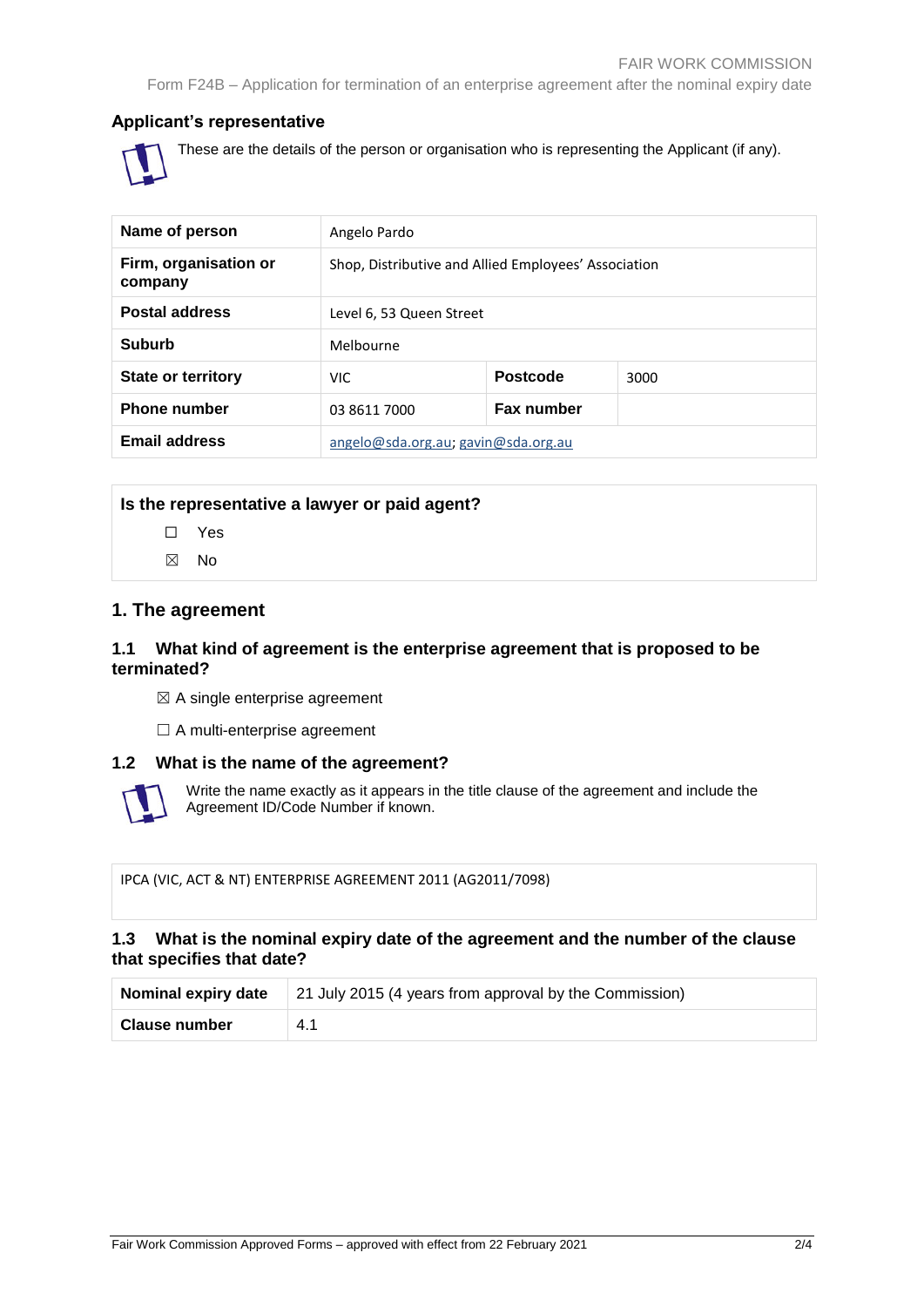Form F24B – Application for termination of an enterprise agreement after the nominal expiry date

### **2. The employer(s)**

#### **2.1 How many employers are covered by the agreement?**

| [PR559343]. For completeness it is noted that there are some 60<br>employers noted in Schedule 1 of the Agreement. Please see attached<br>pages for further information. | <b>Number of employers</b> | 1 by virtue of the Single Interest Employer Authorisation made by the<br>Commission 5 January 2011, and varied on 15 February 2011<br>(PR506760) and 21 July 2011 (PR512363) |
|--------------------------------------------------------------------------------------------------------------------------------------------------------------------------|----------------------------|------------------------------------------------------------------------------------------------------------------------------------------------------------------------------|
|--------------------------------------------------------------------------------------------------------------------------------------------------------------------------|----------------------------|------------------------------------------------------------------------------------------------------------------------------------------------------------------------------|

#### **2.2 What is the industry of the employer or employers covered by the agreement?**

Fast Food

#### **2.3 Is the Applicant the employer or one of the employers covered by the agreement?**

 $\Box$  Yes – Provide the details of any other employers covered by the agreement below.

 $\boxtimes$  No – Provide the details of all employers covered by the agreement below.

| Legal name of employer                                                           | INDEPENDENT PURCHASING COMPANY (AUSTRALASIA)<br>LIMITED |                 |      |
|----------------------------------------------------------------------------------|---------------------------------------------------------|-----------------|------|
| Employer's ACN (if a<br>company)                                                 | ACN: 082 169 060                                        |                 |      |
| <b>Employer's trading name</b><br>or registered business<br>name (if applicable) | Subway                                                  |                 |      |
| <b>Employer's ABN</b>                                                            | ABN: 18082169060                                        |                 |      |
| <b>Contact person</b>                                                            | Duane Gerald Barber                                     |                 |      |
| <b>Postal address</b>                                                            | Level 3, 65 Berry Street                                |                 |      |
| <b>Suburb</b>                                                                    | North Sydney                                            |                 |      |
| <b>State or territory</b>                                                        | <b>NSW</b>                                              | <b>Postcode</b> | 2060 |
| <b>Phone number</b>                                                              |                                                         | Fax number      |      |
| <b>Email address</b>                                                             |                                                         |                 |      |

Attach additional pages if necessary

#### **2.4 Are any of the employers identified in question 2.3 covered by the agreement as the result of a transfer of business?**



See ss.310 to 313 of the Fair Work Act 2009 for when the transfer of business from one employer to another means the new employer is covered by an enterprise agreement.

☐ Yes

☒ No